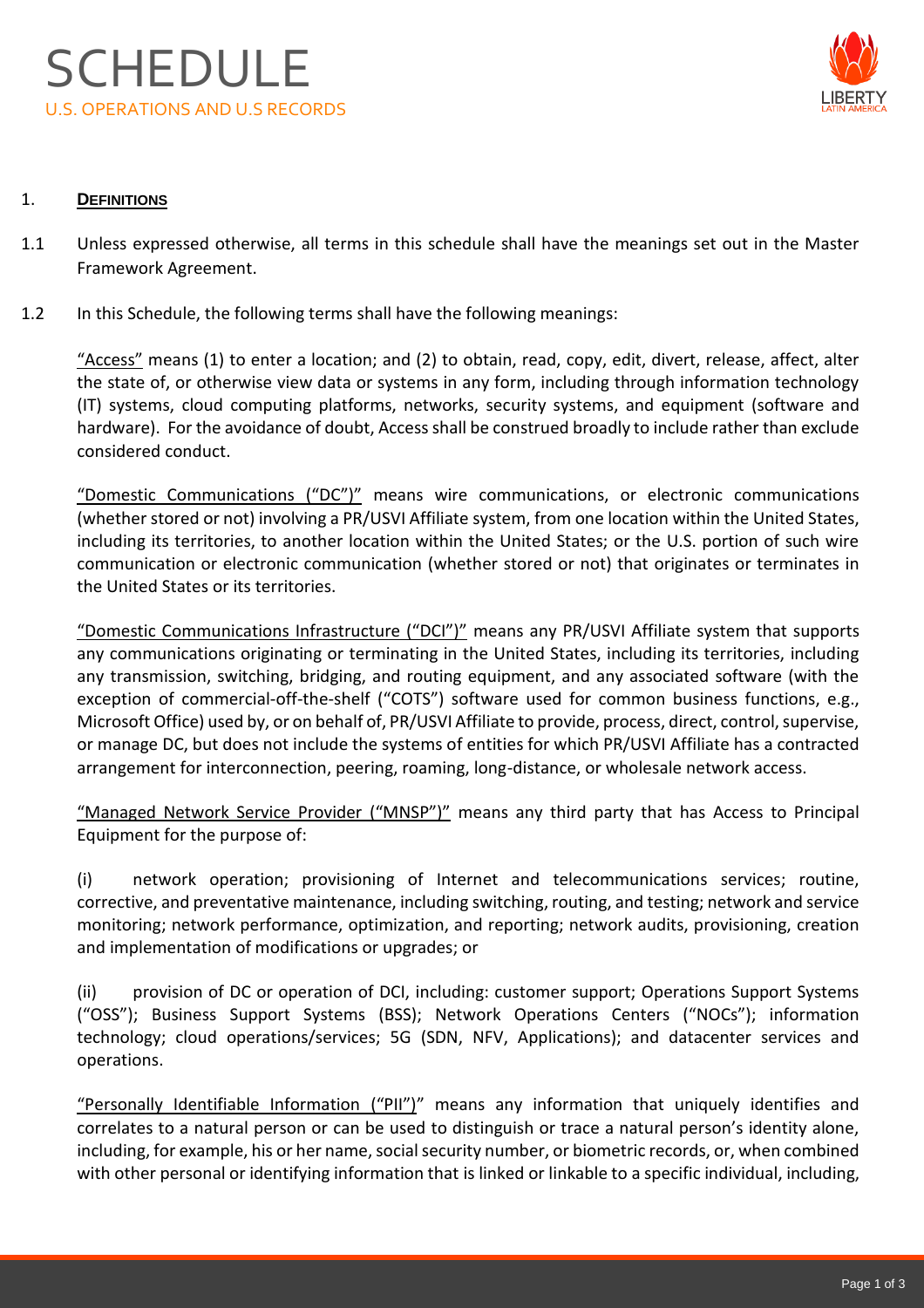# **SCHEDULE** U.S. OPERATIONS AND U.S RECORDS



for example, physical address, mobile number, email address, date and place of birth, or parent's surname.

"Principal Equipment" means all telecommunications and information network equipment (including hardware, software, platforms, OS, applications, protocols) that supports telecommunications or information services, functions, or operations of a PR/USVI Affiliate.

"PR/USVI Affiliate" means an LLA Affiliate having systems and/or providing servicesin Puerto Rico and/or the U.S. Virgin Islands.

"Sensitive Data" has the meaning assigned in the [Data Protection Agreement.](https://www.lla.com/suppliers)

"Supplier and Subcontractor Personnel" means all employees, agents, consultants and contractors of Supplier and/or of any Subcontractor.

"U.S. Records" means customer billing records, subscriber information, PII, call detail records, customer proprietary network information, and any other information (e.g. geo-location data, Sensitive Data, or information disclosing PII) used, processed ("processes" as used in this paragraph has the meaning assigned thereto in the [Data Protection Agreement\)](https://www.lla.com/suppliers), or maintained in the ordinary course of business related to services offered or provided in the United States or its territories by a PR/USVI Affiliate.

### 2. **Scope of Application**

- 2.1 This Schedule shall apply if Supplier provides any of the following to a PR/USVI Affiliate:
	- (a) MNSP services;
	- (b) NOC(s);
	- (c) Network maintenance services;
	- (d) Billing or customer support services;
	- (e) Any operation or service that could potentially expose Domestic Communications, Domestic Communications Infrastructure or U.S. Records to unauthorized Access; and
	- (f) Deploying any network elements, hardware, software, core network equipment, and network management capabilities.

#### 3. **Notification of Security Breaches**

3.1 Supplier will report by email to dl-compliance@libertypr.com within 48 hours of becoming aware of any Security Breach involving U.S. Records, or any loss of U.S. Records, whether from a Security Breach, or other cause.

#### 4. **Personnel Screening Procedures**

4.1 Supplier warrants it has in place screening processes for existing and newly hired Supplier and Subcontractor Personnel which includes background investigations, public criminal records checks, or other analogous means to ascertain a person's trustworthiness.